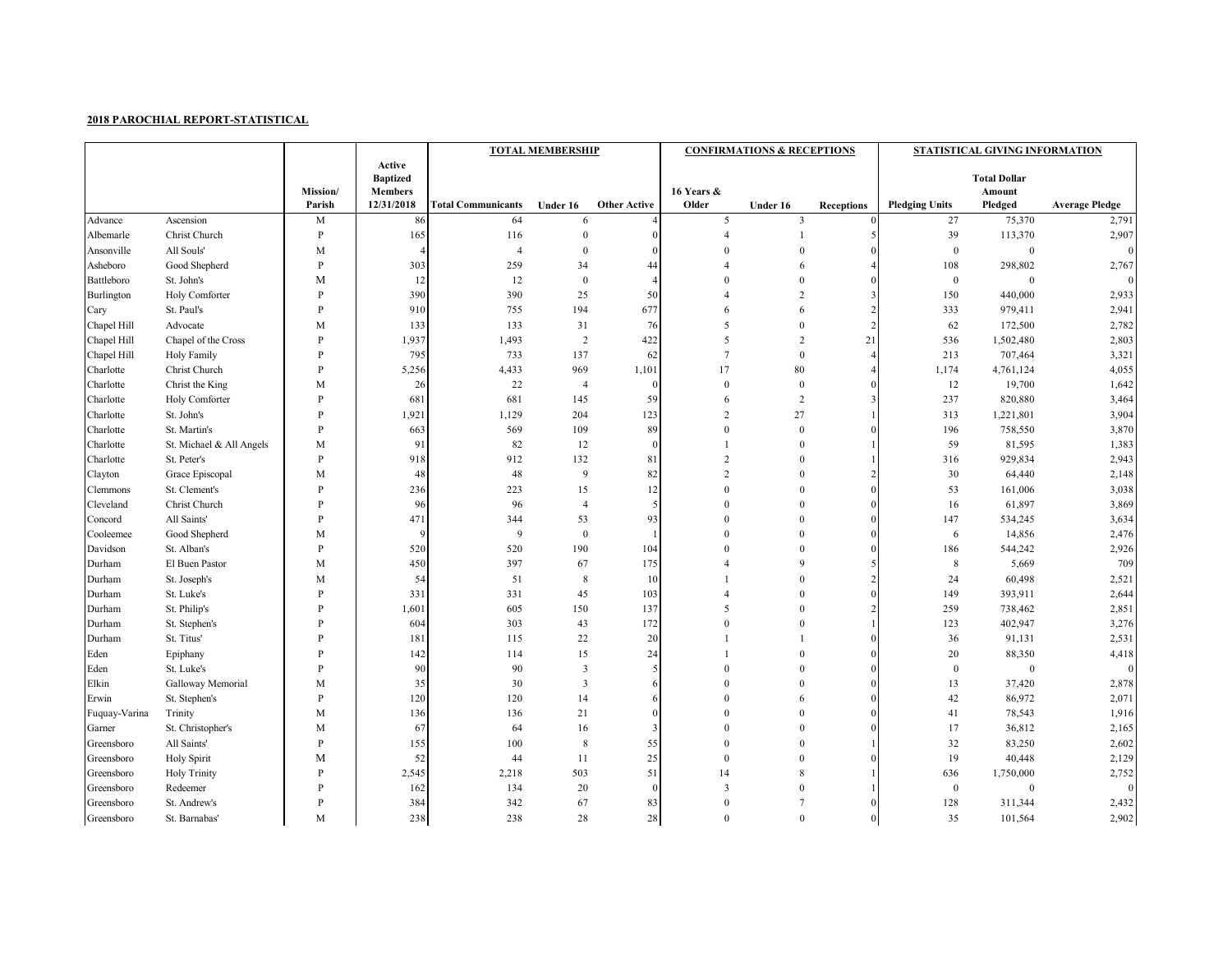## **2018 PAROCHIAL REPORT-STATISTICAL**

|                   |                   |                            |                              | <b>TOTAL MEMBERSHIP</b>   |                  | <b>CONFIRMATIONS &amp; RECEPTIONS</b> |                     |                | STATISTICAL GIVING INFORMATION |                         |                     |                       |
|-------------------|-------------------|----------------------------|------------------------------|---------------------------|------------------|---------------------------------------|---------------------|----------------|--------------------------------|-------------------------|---------------------|-----------------------|
|                   |                   |                            | Active                       |                           |                  |                                       |                     |                |                                |                         |                     |                       |
|                   |                   |                            | <b>Baptized</b>              |                           |                  |                                       |                     |                |                                |                         | <b>Total Dollar</b> |                       |
|                   |                   | <b>Mission</b> /<br>Parish | <b>Members</b><br>12/31/2018 | <b>Total Communicants</b> | Under 16         | <b>Other Active</b>                   | 16 Years &<br>Older | Under 16       | <b>Receptions</b>              | <b>Pledging Units</b>   | Amount<br>Pledged   | <b>Average Pledge</b> |
| Greensboro        | St. Francis       | P                          | 642                          | 585                       | 65               | 71                                    | $\overline{c}$      |                |                                | 202                     | 606,350             | 3,002                 |
| Halifax           | St. Mark's        | M                          | 15                           | 15                        | $\theta$         | $\overline{2}$                        | $\theta$            | $\mathbf{0}$   |                                | 6                       | 18,810              | 3,135                 |
| Hamlet            | All Saints'       | M                          | 82                           | 82                        | $\overline{0}$   | 3                                     | $\theta$            | $\theta$       |                                | 13                      | 24,150              | 1,858                 |
| Haw River         | St. Andrew's      | M                          | 80                           | 69                        | 8                | 4                                     |                     | $\mathbf{0}$   |                                | 18                      | 71,500              | 3,972                 |
| Henderson         | Holy Innocents    | P                          | 389                          | 379                       | 32               | 55                                    | $\theta$            | $\Omega$       | $\Omega$                       | 58                      | 200,000             | 3,448                 |
| Henderson         | St. John's        | M                          | 28                           | 16                        | $\mathbf{0}$     | $\mathbf{0}$                          | $\Omega$            | $\Omega$       |                                | $\mathbf{0}$            | $\overline{0}$      | $\mathbf{0}$          |
| <b>High Point</b> | St. Christopher's | D                          | 128                          | 128                       | 3                | $\Omega$                              | $\Omega$            | $\overline{2}$ |                                | 34                      | 78,280              | 2,302                 |
| <b>High Point</b> | St. Mary's        | P                          | 794                          | 556                       | 77               | 20                                    | 6                   | $\overline{2}$ |                                | 189                     | 682,750             | 3,612                 |
| Hillsborough      | St. Matthew's     | P                          | 360                          | 360                       | 46               | 182                                   | $\overline{2}$      | 6              |                                | 162                     | 421,902             | 2,604                 |
| Huntersville      | St. Mark's        | P                          | 338                          | 305                       | 43               | $\Omega$                              |                     | $\overline{2}$ |                                | 100                     | 344,675             | 3,447                 |
| Jackson           | Saviour           | M                          | 54                           | 54                        | 5                |                                       | $\theta$            | $\Omega$       | $\Omega$                       | $\overline{0}$          | 21,000              | $\mathbf{0}$          |
| Kernersville      | St. Matthew's     | M                          | 109                          | 92                        | 6                | $\overline{\mathbf{3}}$               | 3                   | $\theta$       |                                | 19                      | 54,615              | 2,874                 |
| Laurinburg        | St. David's       | M                          | 52                           | 46                        | $\overline{4}$   | 13                                    | $\Omega$            | $\theta$       | $\Omega$                       | 25                      | 53,101              | 2,124                 |
| Lexington         | Grace             | P                          | 271                          | 158                       | 25               | 6                                     | $\theta$            | $\Omega$       | $\Omega$                       | 74                      | 264,415             | 3,573                 |
| Littleton         | St. Alban's       | M                          | 24                           | 21                        | $\theta$         | 8                                     | $\Omega$            | $\Omega$       |                                | 18                      | 33,840              | 1,880                 |
| Louisburg         | St. Matthias'     | M                          | 15                           | 15                        | $\overline{0}$   | $\Omega$                              | $\theta$            | $\theta$       | $\Omega$                       | 15                      | $\boldsymbol{0}$    | $\mathbf{0}$          |
| Louisburg         | St. Paul's        | M                          | 87                           | 66                        | 8                | 19                                    | $\Omega$            | $\Omega$       | $\Omega$                       | 24                      | 57,690              | 2,404                 |
| Mayodan           | Messiah           | M                          | 59                           | 53                        | 5                | $\theta$                              | $\Omega$            | $\Omega$       |                                | 16                      | 39,780              | 2,486                 |
| Monroe            | St. Paul's        | P                          | 213                          | 131                       | 18               | $\theta$                              | $\theta$            | $\Omega$       | $\Omega$                       | 80                      | 219,703             | 2,746                 |
| Mooresville       | St. James'        | M                          | 53                           | $\boldsymbol{0}$          | $\boldsymbol{0}$ | $\Omega$                              | $\theta$            | $\Omega$       | $\theta$                       | $\bf{0}$                | $\bf{0}$            | $\mathbf{0}$          |
| Mooresville       | St. Patrick's     | P                          | 465                          | 411                       | 57               | 82                                    | $\Omega$            | $\Omega$       |                                | 96                      | 327,318             | 3,410                 |
| Mount Airy        | Trinity           | P                          | 111                          | 111                       | 2                | $\mathbf{0}$                          | $\theta$            | $\Omega$       |                                | 50                      | 188,688             | 3,774                 |
| Oxford            | St. Cyprian's     | M                          | 59                           | 59                        | 18               | 3                                     | $\theta$            |                |                                | 10                      | 26,650              | 2,665                 |
| Oxford            | St. Stephen's     | P                          | 223                          | 212                       | 10               | 6                                     | 5                   | 3              |                                | 56                      | 178,104             | 3,180                 |
| Pittsboro         | St. Bartholomew's | P                          | 79                           | 79                        | 15               | 25                                    | $\Omega$            | $\theta$       | $\Omega$                       | 47                      | 118,015             | 2,511                 |
| Raleigh           | Christ Church     | P                          | 3,050                        | 3,050                     | 601              | $\theta$                              | 14                  | 44             |                                | 805                     | 2,433,286           | 3,023                 |
| Raleigh           | Good Shepherd     | P                          | 800                          | 320                       | 65               | 20                                    | 3                   |                |                                | 183                     | 545,383             | 2,980                 |
| Raleigh           | Nativity          | P                          | 589                          | 589                       | 119              | $\mathbf{0}$                          | $\overline{1}$      | $\Omega$       |                                | 154                     | 393,092             | 2,553                 |
| Raleigh           | St. Ambrose       | P                          | 392                          | 392                       | 52               | $\Omega$                              | $\Omega$            | $\theta$       | $\Omega$                       | 72                      | 211,668             | 2,940                 |
| Raleigh           | St. Mark's        | P                          | 278                          | 157                       | 12               | 5                                     | $\overline{4}$      | 2              |                                | 94                      | 279,066             | 2,969                 |
| Raleigh           | St. Michael's     | P                          | 2,102                        | 1,471                     | 335              | 340                                   | $\overline{4}$      | 32             | 11                             | 523                     | 1,611,687           | 3,082                 |
| Raleigh           | St. Timothy's     | p                          | 818                          | 558                       | 103              | 50                                    | $\Omega$            | 3              | $\Omega$                       | 152                     | 282,914             | 1,861                 |
| Reidsville        | St. Thomas'       | P                          | 113                          | 90                        | $\mathbf{0}$     | 5                                     | $\theta$            | $\Omega$       |                                | 46                      | 137,510             | 2,989                 |
| Ridgeway          | Good Shepherd     | M                          | $\overline{7}$               | 7                         | $\theta$         | $\tau$                                | $\Omega$            | $\Omega$       |                                | $7\phantom{.0}$         | 6,315               | 902                   |
| Roanoke Rapids    | All Saints'       | P                          | 134                          | 114                       | $\overline{4}$   | 42                                    | $\theta$            | $\Omega$       |                                | 39                      | 81,716              | 2,095                 |
| Rockingham        | Messiah           | P                          | 16                           | 16                        | $\theta$         | $\mathbf{0}$                          | $\Omega$            | $\Omega$       | $\Omega$                       | $\overline{1}$          | 1,300               | 1,300                 |
| Rocky Mount       | Good Shepherd     | P                          | 478                          | 344                       | 76               | $\mathbf{0}$                          | $\Omega$            | 3              |                                | 111                     | 332,000             | 2,991                 |
| Rocky Mount       | St. Andrew's      | P                          | 374                          | 353                       | $8\phantom{1}$   | $\overline{2}$                        | 5                   | 6              |                                | 72                      | 216,987             | 3,014                 |
| Roxboro           | St. Mark's        | M                          | 27                           | 24                        | $\mathbf{1}$     | 11                                    | $\theta$            | $\theta$       |                                | $\overline{\mathbf{3}}$ | 14,280              | 4,760                 |
| Salisbury         | St. Luke's        | P                          | 611                          | 545                       | 75               | 50                                    | $\overline{2}$      | $\overline{2}$ |                                | 136                     | 418,857             | 3,080                 |
| Salisbury         | St. Matthew's     | M                          | 28                           | 28                        | 9                | $\overline{0}$                        | $\Omega$            | $\theta$       | $\Omega$                       | 11                      | 13,360              | 1,215                 |